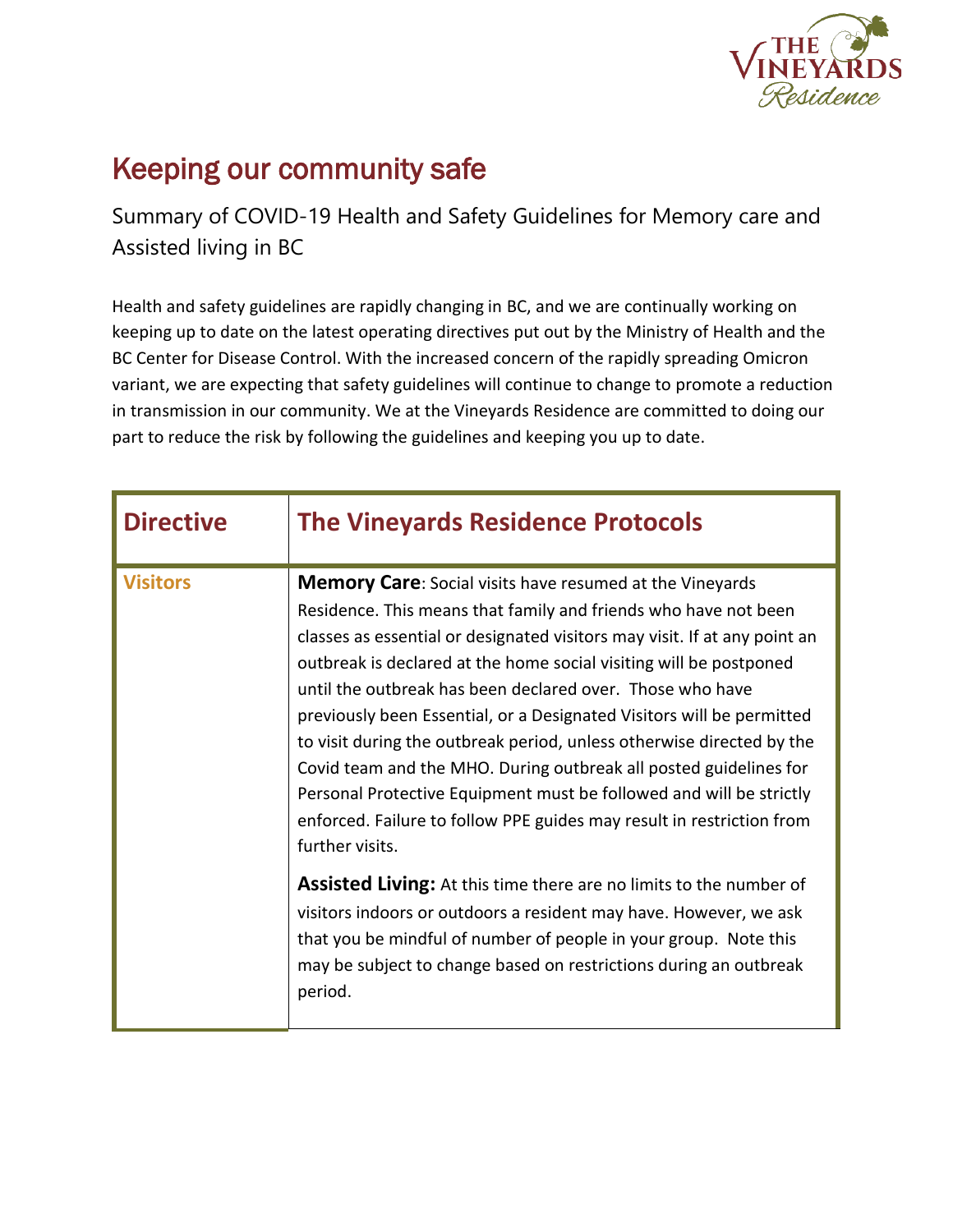

| <b>Visitor</b><br><b>Vaccination</b>                          | All visitors must be fully vaccinated to enter, proof of vaccination or<br>exemption is required to be presented at time of entry. Exceptions to<br>this are children under the age of 12 years old and end of life visits.<br>Booster Dose - Is strongly recommended that all eligible individuals<br>receive a third dose<br>Medical exemption-Those visitors with proof of exemption must still<br>take a rapid test with a negative result before entering.<br>Visitors may be limited in outbreak situations as directed by the Covid<br>team and the MHO<br>Visiting hours are from 9am to 5pm daily |
|---------------------------------------------------------------|------------------------------------------------------------------------------------------------------------------------------------------------------------------------------------------------------------------------------------------------------------------------------------------------------------------------------------------------------------------------------------------------------------------------------------------------------------------------------------------------------------------------------------------------------------------------------------------------------------|
| <b>Entry Screening</b>                                        | To enter The Vineyards Residence Memory Care and Assisted Living,<br>social, essential, and single designated visitors (12 or older) must:<br>Be asymptomatic for COVID-19<br>Provide proof of full COVID-19 vaccination (or a documented<br>$\bullet$<br>medical exemption)<br>Have a negative result from a rapid POC test administered at<br>٠<br>the facility at the time of the visit (compassionate visits for<br>end-of-life are exempt)                                                                                                                                                            |
| <b>Rapid Testing</b>                                          | All visitors 12 years and older are required to undergo a rapid test as<br>part of the screening process.<br>Visitors (12 or older) with a negative result from a rapid POC test<br>administered during screening at the time of the visit and who have<br>provided proof of vaccination (or a documented medical exemption),<br>may enter the facility.                                                                                                                                                                                                                                                   |
| <b>A Positive Test</b><br>(If your rapid test is<br>positive) | Visitors who receive a positive test result will not be able to enter the<br>Vineyards Residence (with exception for compassionate visits related<br>to end-of-life) and will be directed to self-isolate and visit the BCCDC's<br>website for more information on rapid testing.<br>Following a positive rapid POC test result, visitors will be allowed to<br>return to visiting The Vineyards Residence once they have completed                                                                                                                                                                        |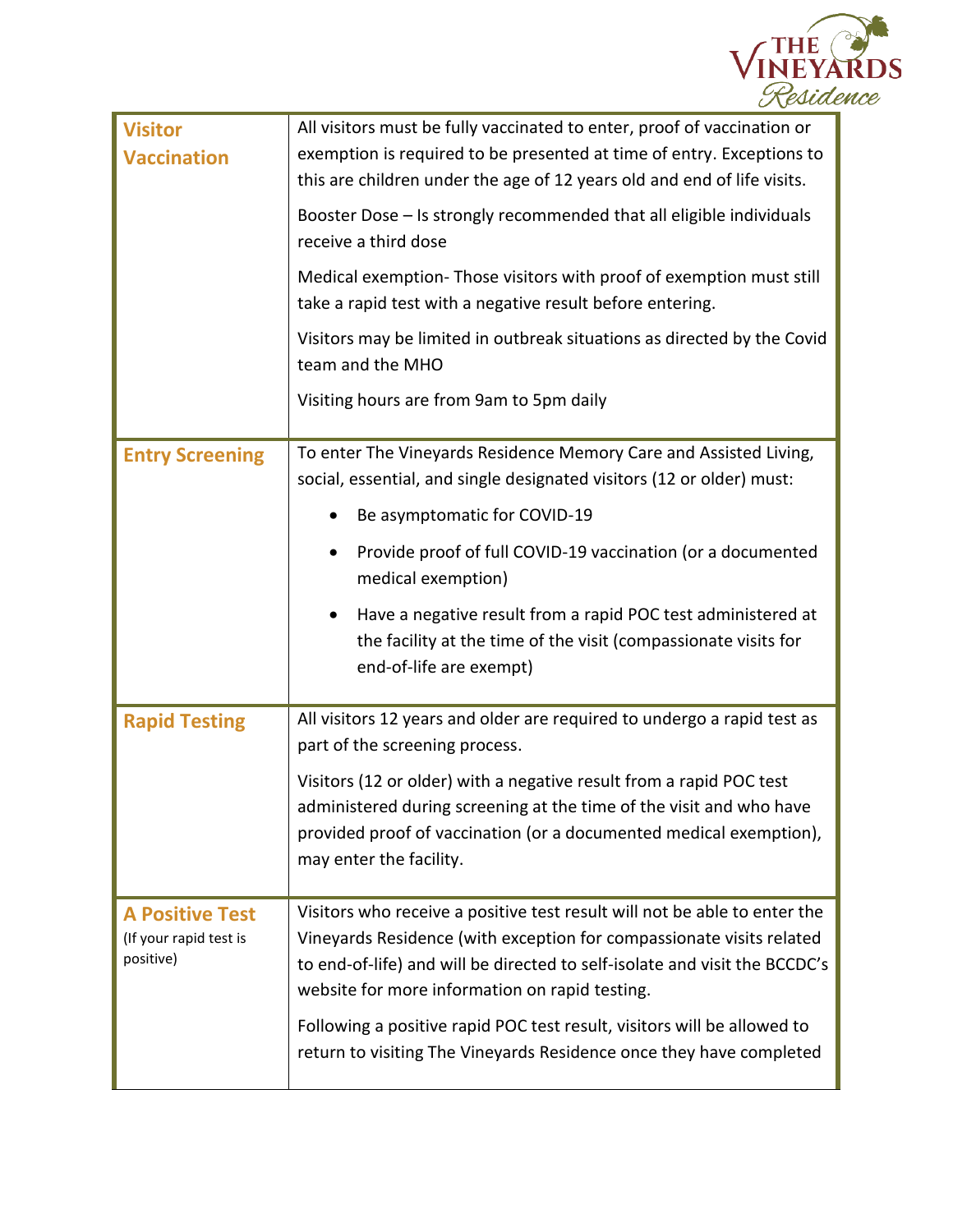

|                                                        | their required self-isolation period as described by the BC CDC - Self-<br>Isolation and Self-Monitoring.                                                                                                                                                                                                                                                             |
|--------------------------------------------------------|-----------------------------------------------------------------------------------------------------------------------------------------------------------------------------------------------------------------------------------------------------------------------------------------------------------------------------------------------------------------------|
|                                                        | As of January 26, 2022:                                                                                                                                                                                                                                                                                                                                               |
|                                                        | Fully vaccinated visitors (essential and single designated) will<br>be allowed to return to visiting a facility after 5 days and<br>symptoms have improved.                                                                                                                                                                                                           |
|                                                        | Visitors with a documented medical exemption for<br>$\bullet$<br>vaccination will be allowed to return to visiting a facility after<br>10 days and the resolution of fever and symptoms have<br>improved.                                                                                                                                                             |
| <b>Compassionate</b><br><b>Visits</b><br>(End of life) | Compassionate Visits are end of life visits and designated to when a<br>person is deemed medically palliative. During this sensitive time<br>family will be able to visit and send as much time as desired. For<br>these visits visitors will not need to screen in however visitors are<br>required to wear a medical mask while in all common areas of the<br>home. |
|                                                        |                                                                                                                                                                                                                                                                                                                                                                       |
| <b>While on a Visit</b>                                | Masks:                                                                                                                                                                                                                                                                                                                                                                |
| Guidelines to follow<br>while in the home              | All visitors to The Vineyards Residence Memory Care, regardless to<br>vaccination status are required to wear a medical mask in all common<br>areas and hallways. Visits in private suites and in outdoor spaces i.e.,<br>patios masks are not required                                                                                                               |
|                                                        | All visitors to The Vineyards Residence Assisted Living are required to<br>wear a medical mask when in common areas of the residences.<br>Masks at this time are not required when visiting in a private suite                                                                                                                                                        |
|                                                        | Hand Hygiene:                                                                                                                                                                                                                                                                                                                                                         |
|                                                        | All visitors need to practice proper hand hygiene and proper<br>respiratory etiquette as well as follow all other Infection Prevention<br>and Control procedures in place at The Vineyards Residence                                                                                                                                                                  |
|                                                        | <b>Common Areas:</b>                                                                                                                                                                                                                                                                                                                                                  |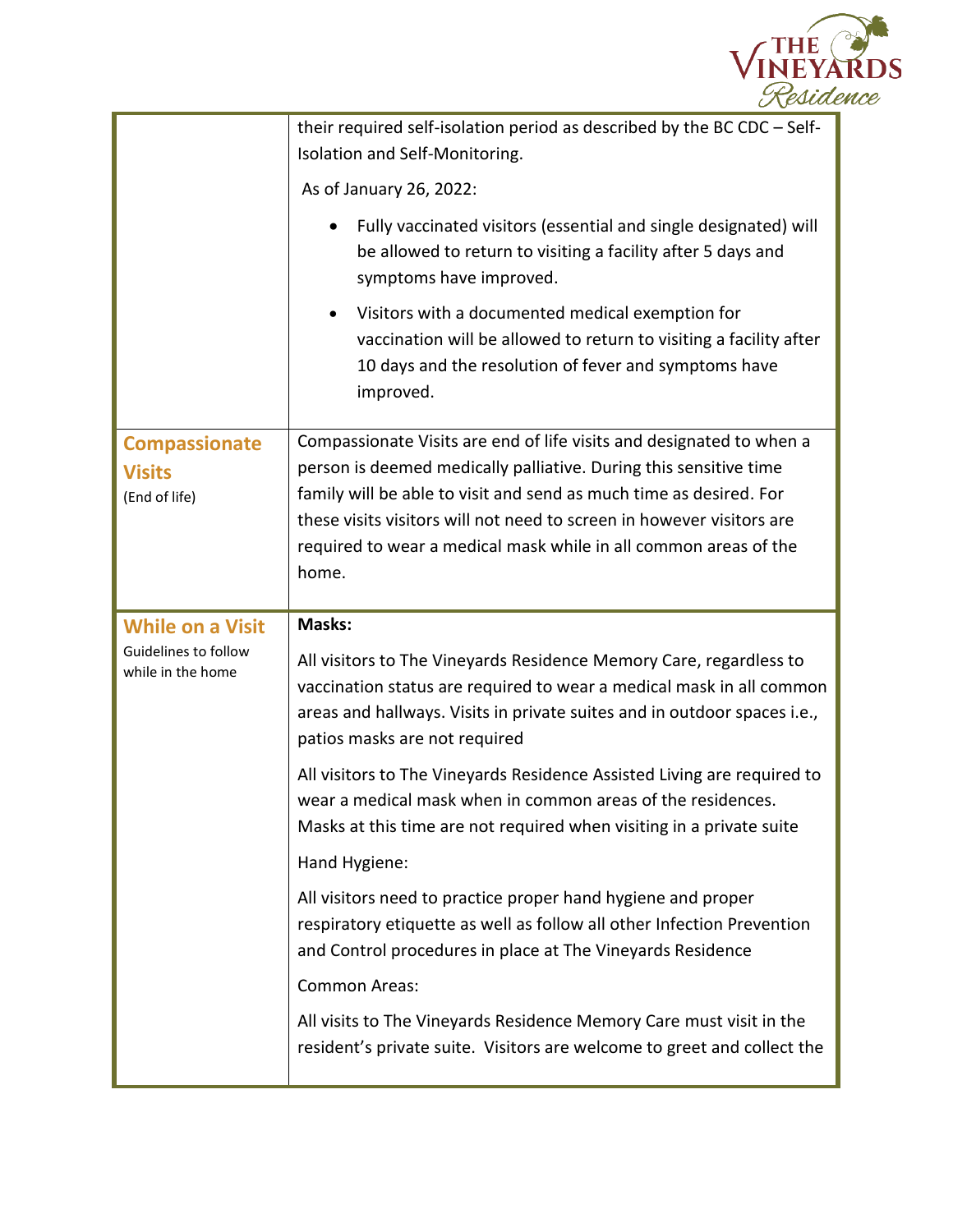

|                                                                 | resident from any common area and drop them off at their desired<br>area after the conclusion of the visit.                                                                                                                                                                                                               |
|-----------------------------------------------------------------|---------------------------------------------------------------------------------------------------------------------------------------------------------------------------------------------------------------------------------------------------------------------------------------------------------------------------|
|                                                                 | All visits to the Vineyards Residence Assisted Living are encouraged to<br>visit in the resident's private suite, if visiting in common areas musk<br>must be worn and as ask that you be mindful of other residents on<br>the floor.                                                                                     |
| <b>Visiting with</b><br><b>Isolation</b><br><b>Precautionss</b> | Visitors are expected to follow all additional precautions, including<br>wearing of personal protective equipment as directed. Failure to<br>follow proper precautionary measures will be excluded from visiting<br>further.                                                                                              |
|                                                                 | Signage will be posted when use of Personal Protective Equipment is<br>in place. All required equipment will be provided outside the area for<br>use along with direction on proper dressing (donning) and taking off<br>(doffing) steps. If unsure, please ask for assistance from staff outside<br>the isolated area(s) |
| <b>Social outings</b><br>and overnight<br><b>visits</b>         | Resident may leave the facility for outings and family visits and there<br>is no requirement for the resident to isolate or undergo rapid POC<br>screening when they return from the outing.                                                                                                                              |
|                                                                 | There is no restriction on the length of the outing, residents and<br>family should keep in mind that settings outside the facility may not<br>have the same Infection Prevention and Control practices and the risk<br>of transmission for COVID 19 and other illnesses may be higher                                    |
|                                                                 | While out of the facility residents are strongly encouraged to follow<br>general IPC best practices such as wearing a mask in public spaces<br>and practice frequent hand hygiene.                                                                                                                                        |
|                                                                 | Residents can go on overnight visits if they choose and are supported<br>by family.                                                                                                                                                                                                                                       |
|                                                                 | It is strongly recommended that individuals taking residents on<br>outings or for overnight visits are fully vaccinated.                                                                                                                                                                                                  |
| <b>Surveillance</b><br><b>Testing</b><br>(Team members)         | All team members are required to screen in daily and self-monitor for<br>symptoms before each shift. Any staff may be requested at any time<br>to rapid test if screening suggests even mild symptoms. Any team                                                                                                           |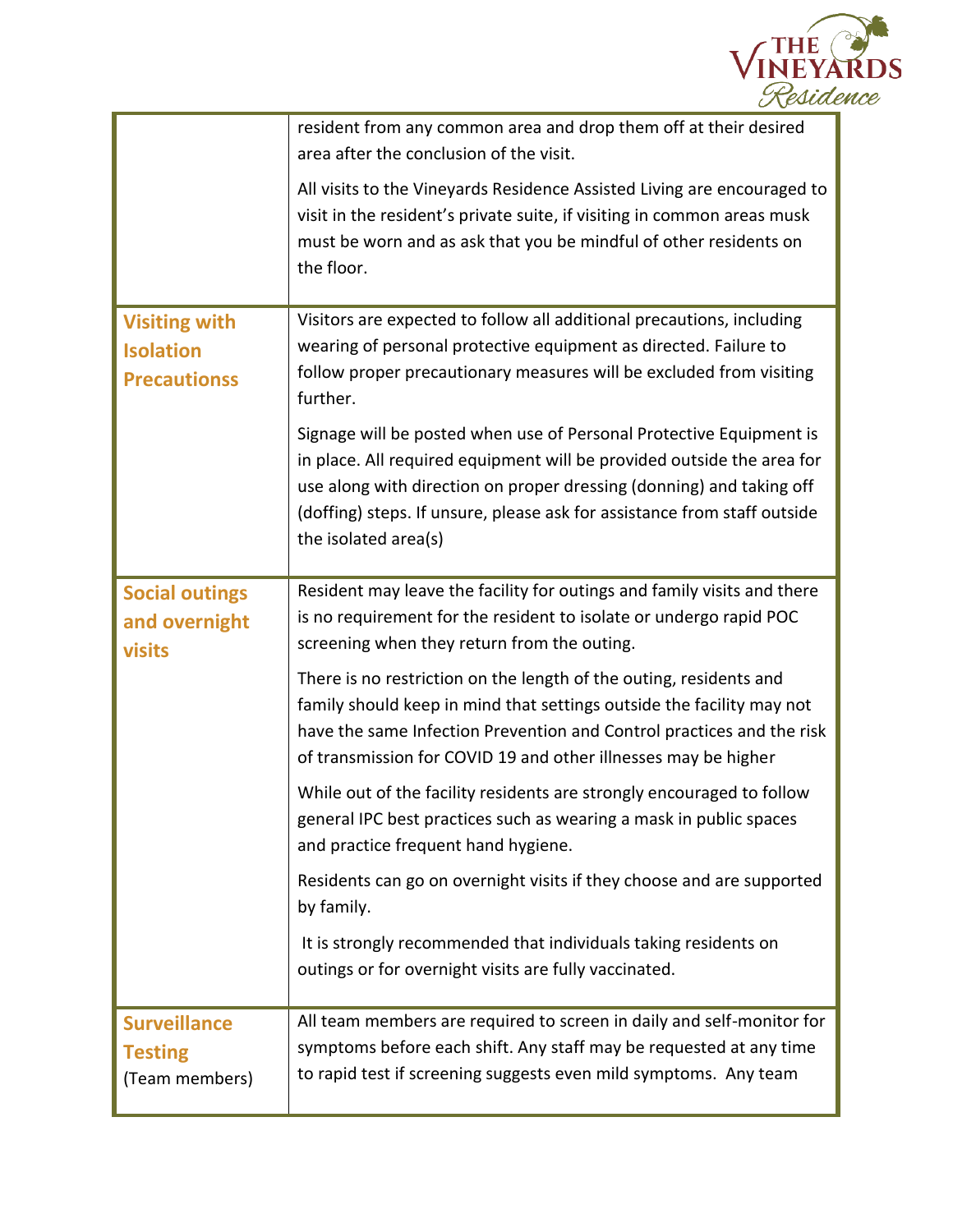

|                                                    | members working with proof of medical exemption on file will be<br>rapid tested if symptoms are present and as directed by the MHO                                                                                                                                                                                                                                                                                                                                                             |
|----------------------------------------------------|------------------------------------------------------------------------------------------------------------------------------------------------------------------------------------------------------------------------------------------------------------------------------------------------------------------------------------------------------------------------------------------------------------------------------------------------------------------------------------------------|
| <b>Staff Vaccination</b><br>requirements           | Under PHO orders, employers in the health care sector are required<br>to ensure workers are fully vaccinated as a condition of employment.<br>All Staff working at the Vineyards Residence are required to be<br>vaccinated against COVID 19. Proof of vaccination must be provided,<br>and a copy is to be kept in the employee file.                                                                                                                                                         |
|                                                    | Any new applicants must provide proof to be eligible to be<br>considered for employment with The Vineyards Residence.<br>Staff hired prior to the PHO order must provide proof of vaccination<br>or proof of exemption on or before October 26 <sup>th</sup> , 2021.                                                                                                                                                                                                                           |
| <b>Volunteers</b>                                  | Volunteers must be fully vaccinated and are expected to provide<br>proof of full vaccination and adhere to app IPC requirements.                                                                                                                                                                                                                                                                                                                                                               |
| <b>Medical</b>                                     | <b>Visitors</b>                                                                                                                                                                                                                                                                                                                                                                                                                                                                                |
| <b>Exemption</b><br>(Visitors and team<br>members) | Proof of deferral/exemption along with ID must be provided at time<br>of entry.                                                                                                                                                                                                                                                                                                                                                                                                                |
|                                                    | Only physicians licensed and registered with the College of Physicians<br>and Surgeons of BC and nurse practitioners licensed and registered<br>with the BC College of Nurses and Midwives can issue vaccine<br>exemptions.                                                                                                                                                                                                                                                                    |
|                                                    | Visitors who wish to request a medical exemption to the vaccination<br>requirement need to have a doctor or nurse practitioner fill out and<br>sign the medical deferral form for visitors of health-care facilities.                                                                                                                                                                                                                                                                          |
|                                                    | <b>Team members</b>                                                                                                                                                                                                                                                                                                                                                                                                                                                                            |
|                                                    | Proof of deferral/exemption must be included in your employee file.<br>The Provincial Health Officer (PHO) has issued Preventive Measures<br>Orders under the Public Health Act which require individuals who<br>work in health care in BC to be vaccinated against COVID-19. These<br>orders are intended to reduce COVID-19 case rates, outbreaks,<br>hospitalizations, critical care admissions, and deaths, protect people<br>who cannot be vaccinated, and protect our healthcare system. |